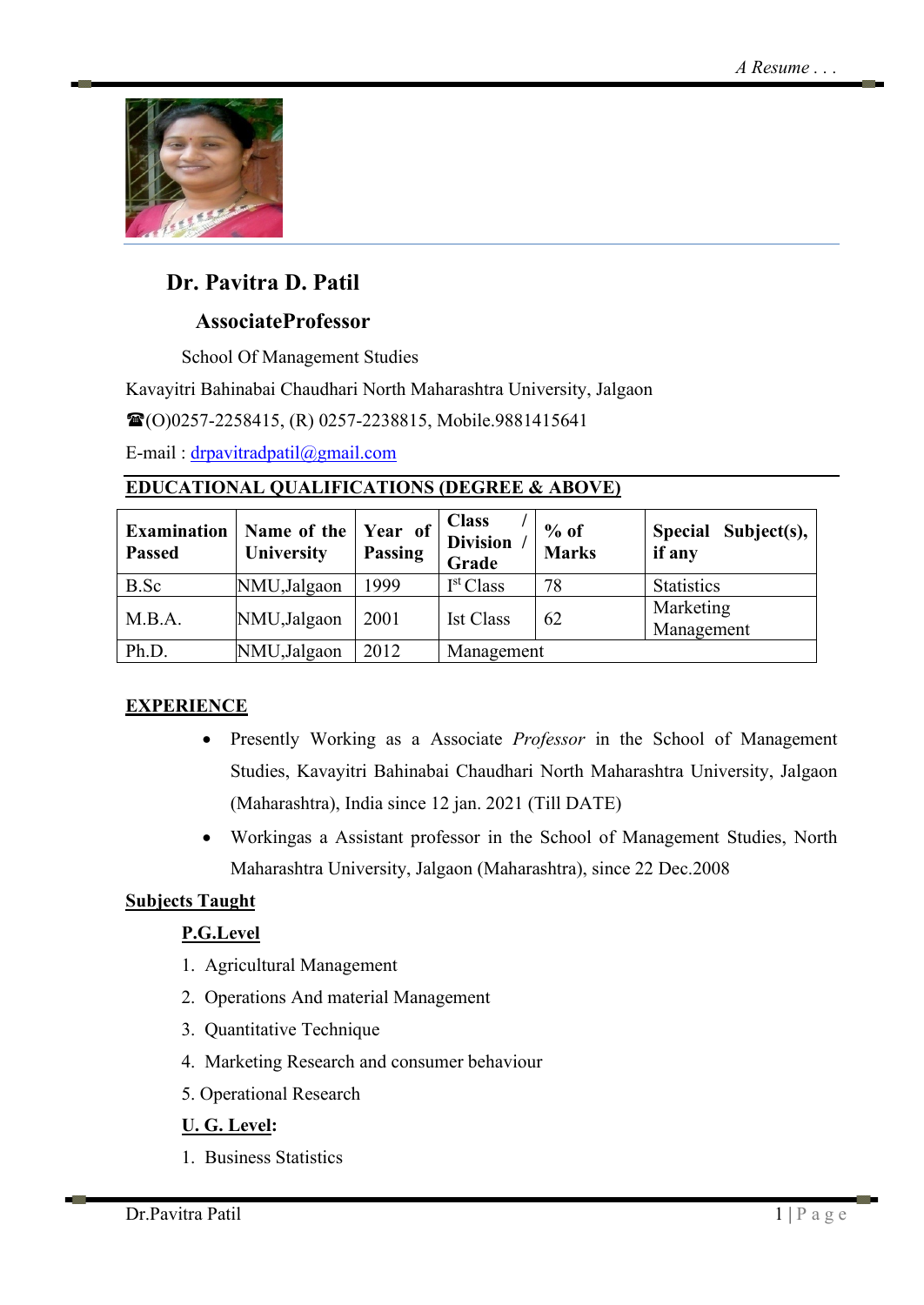- 2. Marketing management
- 3. Business Mathematics
- 4. Business research Methods

### **Innovation / Contribution in Teaching**

**I.** Curriculum Designing: Designed syllabus for M.B.A. & B.M.S. course, in subject relating to Marketing and Communication.

### **II.** Teaching Methods **:**

Basically, the subject I teach require a lot of practical orientation e.g. communication skills, marketing etc. Therefore, I usually organize elocution competitions, group discussions, quiz, presentations, seminars For M.B.A. students specializing in Marketing; I organize "Ad Competition". For the outgoing students, I conduct "Mock interviews" "Mock Viva" etc.

#### **RESEARCH EXPERIENCE**

**1. ResearchExperience:**4 Years4 Months(During Ph.D.)

### **2. Research Experience in the Department of Management Studies:**

Every year I guide at least 10 students for their project report in various areas of Marketing. For both courses, M.B.A. & B.B.S., undertaking a Summer Project is compulsory.

**3**.**Research guide**: 5 student are pursuing Ph.D. (03 student Awarded Ph.D)

1.Mr. Kishor Hiran Awarded Ph.D on 6<sup>th</sup> August 2019

**Topic:** An analysis of value and value creation process in passengers transportation service" with reference to travel agency in Nashik city"

2. Niraj Chaudhary awarded Ph.D on 20<sup>th</sup> Nov. 2020

 Topic :A study of Impact of utomation to improve efficiency of private sector industries in North Maharashtra Region.

3.Chandrakant C. Deware awarded Ph.D. on 24 th may 2021

Topic:to study the impactof marketing of educational services on Education and its stakeholders with special reference to jalgaon city.

| Courses     | <b>ASC</b>       | Date     |                  |
|-------------|------------------|----------|------------------|
|             |                  | From     | το               |
| Orientation | BAMU, Aurangabad | 1 Dec 12 | $29th$ dec. 2012 |

### **Training Programmee**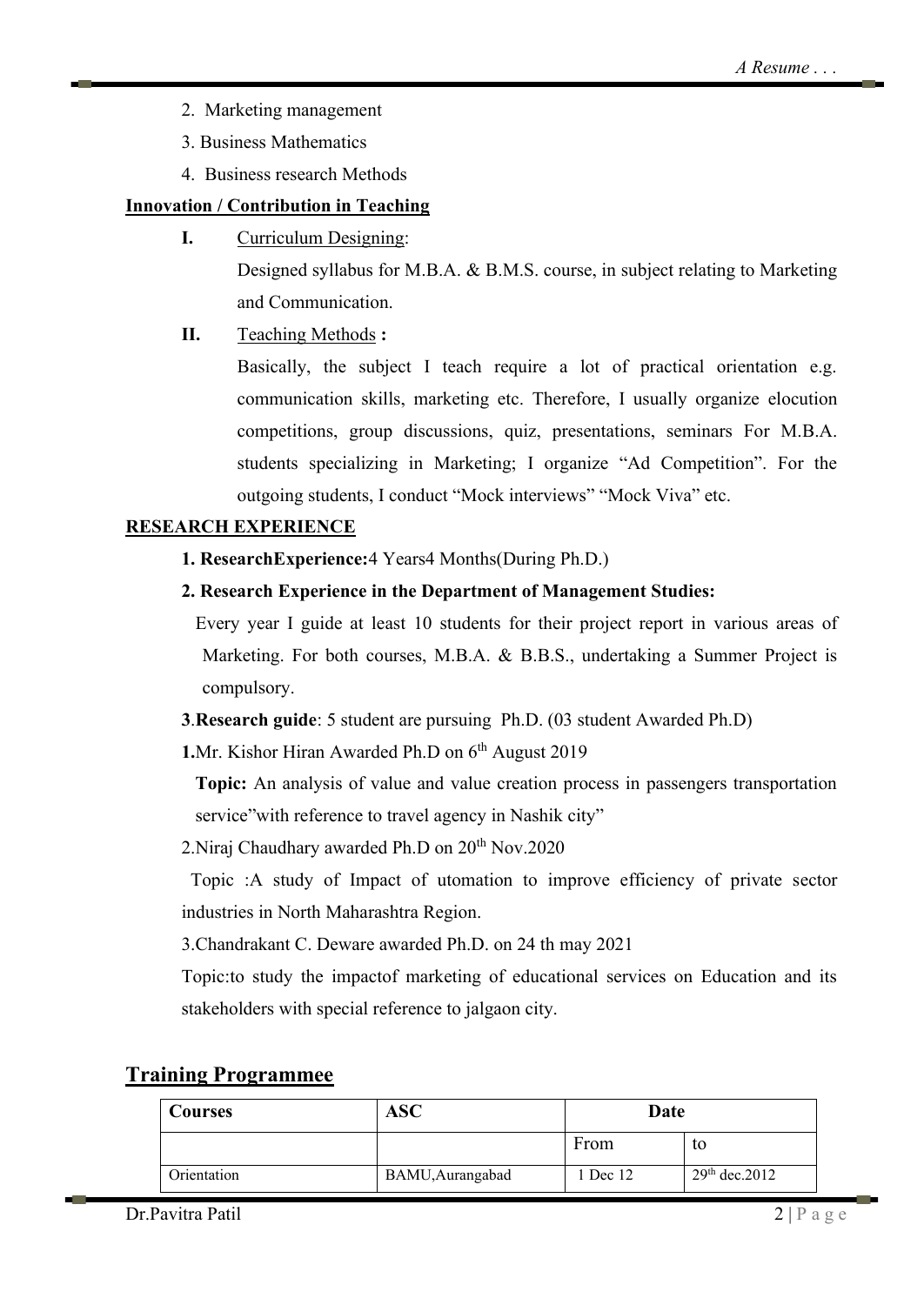| Refresher                         | BAMU, Aurangabad | $5$ june 13    | $25th$ June 2013 |
|-----------------------------------|------------------|----------------|------------------|
| Special winter course             | BAMU, Aurangabad | 15 Nov.16      | 3 Dec 16         |
| <b>Faculty Development course</b> | HRDC Pune        | 17 Dec. 18     | 23 Dec.18        |
| <b>Faculty Development course</b> | HRDC Pune        | $16th$ Sept.19 | 22Sept 2019      |

#### **PUBLICATIONS**

- 1. Paper published in Online international Interdisciplinary Research Journal of sep-Oct 2015, on the topic "**consumer buying behavior and attitude towards organic food products**"A study of Jalgaon District., Page no. 152-159 ,ISSN No. 2249-9598 .
- 2. Paper published in international journal of research and development of Feb. 2015on the topic ,"A global prospective with customer relationship Management" ISSN.No. 2279-0438,vol 3 ,Feb.2015 ,page no. 61-63.
- 3. Paper publishes in the International Journal of Management and Economics,vol.1 No 9, August 2013 with ISBN no. 2231-4687 on the topic, "Opportunities for Young Entrepreneur in India" page no. 68to71.
- 4. Paper publishes in the Vision research Journal of commerce and management on the topic,"customer service:the missing Dimensuion",vol 3,No.1 Jan 2013. Page no. 112- 114,ISSN no. 2250-2025
- 5. Paper publishes in the International Journal of Management and Economics,vol.1 No.7 Jan-Mar 2013 with ISBN no. 2231-4687 on the topic, "organic food :Opportunities and challenges"
- 6. Paper publishes in the Vision research Journal of commerce and management on the topic,"Rural consumer buying behavior with Reference to FMCG product",vol 2,No.1 Jan 2012. Page no. 34-38,ISSN no. 2250-2025.
- 7. Paper published in the journal Excel Journal of Engineering Technology and management Science. With ISSN No. 2249-9032,July-Dec.2012,VOl.I. NO. 3 on the topic "Management Education and Employment"page no. 143to 150.
- 8. Paper published in the Journal Vision Research on the topic, "Indian retail banking : Current trends and dynamics",.ISSN -2250-2025, volume II ,. Page no.59 to 61
- 9. Paper published in the Journal Vision Research on the topic consumer perception and buying behavior of organic Food products.ISBN -978-93-81171-04-2, volume I,Issue I.Feb.2011, Page no. 56 to59.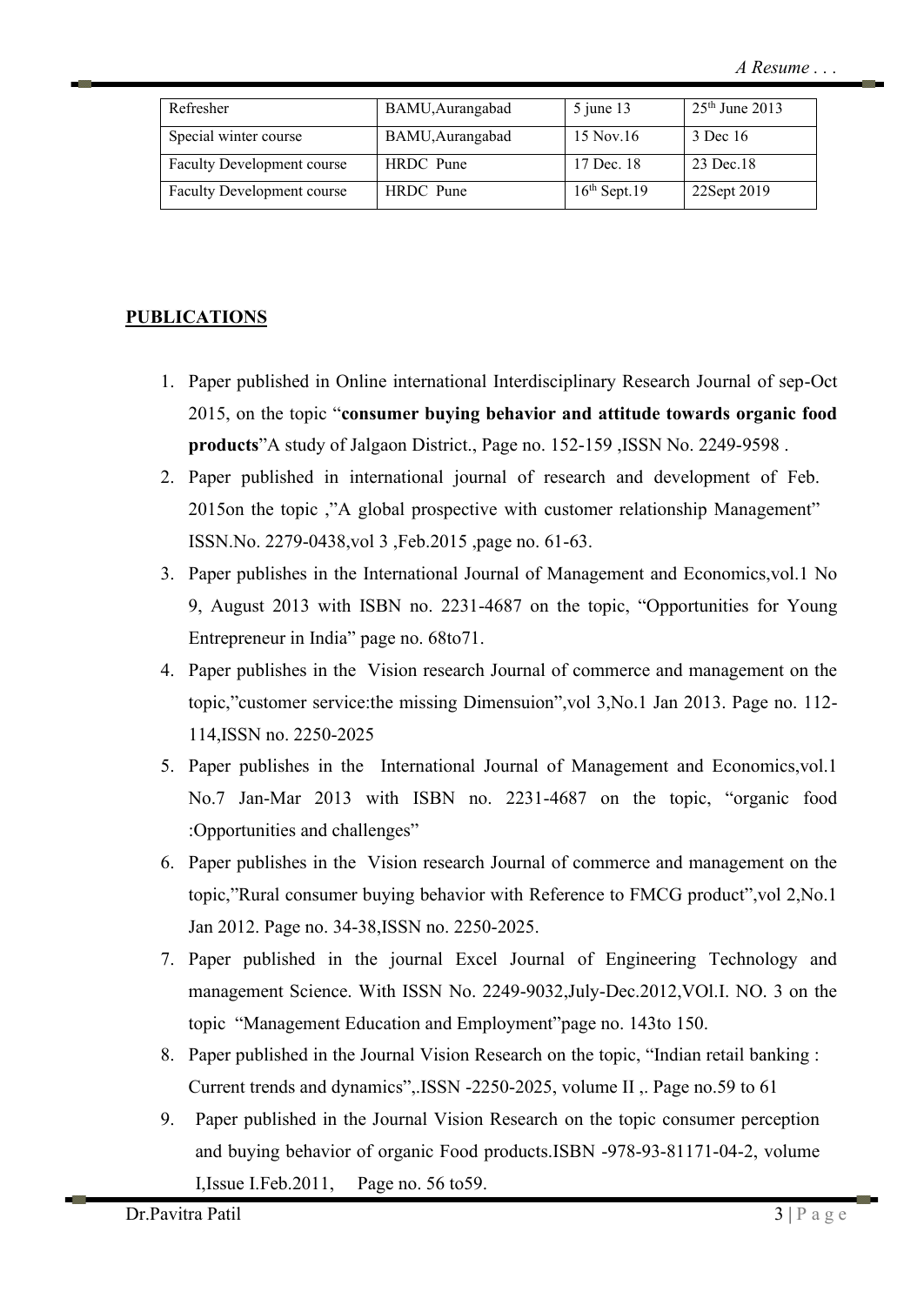- 10. Paper published in the Journal cosmos, ISBN No. 978-81-907408-8-3, Jan.11 on the Topic Organic Farming and Its penetration in India. Page no. 34 to 41.
- 11. Paper published in the Journal cosmos, ISBN No. 978-81-907408-5-2, Jan.10 on the Topic the Emerging trend:Organic Agriculture and Food Security". Page no. 119 to 128.
- 12. Paper published in KRSCMS Management Journal on the topic ,"Managerial skills are essential for successful entrepreneur in Passenger Transportation service an analysis with reference travel agencies in Nashik City."Issue-2016 volume 6 ISSN 2230-8067,page no12-18
- 13. Research paper published in vision research journal ,on the topic Rural Agriculture Development: A tool for Attaining sustainable development, with ISSN 2250-2025 ,page no14-17
- 14. Paper published in Online international Interdisciplinary Research Journal of sep- Oct2015 on the topic "consumer buying behavior and attitude towards organic food products" ,A study of Jalgaon District",.page no. 152-159 ,ISSN No. 2249-9598
- 15. Research paper published with ph.D. Student Niraj Chaudhary on the topic,"Modeling of operations Support System for Business management and Automation",in online International Journal of Research In management ,issue 6,Vol.5 (September 2016) ISSN 2249-5908.
- 16. Paper published in Online international journal of Engineering and management research ,on the topic, "Use of cloud computing and Automation for E-government in India:challenges and benefits",Volume 7,Issue-I, January-February 2017,ISSN(online)2250-0758,Impact factor 2016:3.96.
- 17. .Paper published with Niraj Chaudhary in Online International journal of Advanced research ,ideas and Innovation in Technology on the topic ,Increaseing Productivity and Quality products by Implementations of Automation in manufacturing sectors",Volume 3,Issue-2, March-April 2017 2017,ISSN(online)1254-132X,Impact factor 4.295
- 18. Paper published with pravin Bodade in Online International journal of research and scientific Innovation (IJRSI) on the topic , "Evolving Customer touch point in life insurance Industry for customer Experience Management",Volume 4,Issue-5, May 2017 ,ISSN(online)2321-2705.
- 19. Paper published in Vision research Journal on the topic,Rural Agriculture Development:A tool for attaining Sustainable Development,Volume 7,Number1,jan2017,ISSN 2250-2025.page no.14-17
- 20. Paper published with Mr. yogesh tiwari in International journal of trend in scientific Research and development,on the topic, "Impact analysis on skill development with Abcus Users",ISSN no. 2456-6470,vol. 1 issue-5.
- 21. Paper published with Komal jain in journal of digital payment system and Rural India ,research dimension,with ISSN 2249-3867,Impact factor 5.1899,on the topic ," Digital payment systemand its acceptance and non acceptance in Unorganised Sector" on page no. 82- 85.
- 22. Paper published in online International Interdisiplinary Research journal,on the topic,"customer attitude and perception towards TaTa sky DTH a study in Jalgaon city",with ISSN 2249-9598 volume 7 Sept 2017 ,issue 02.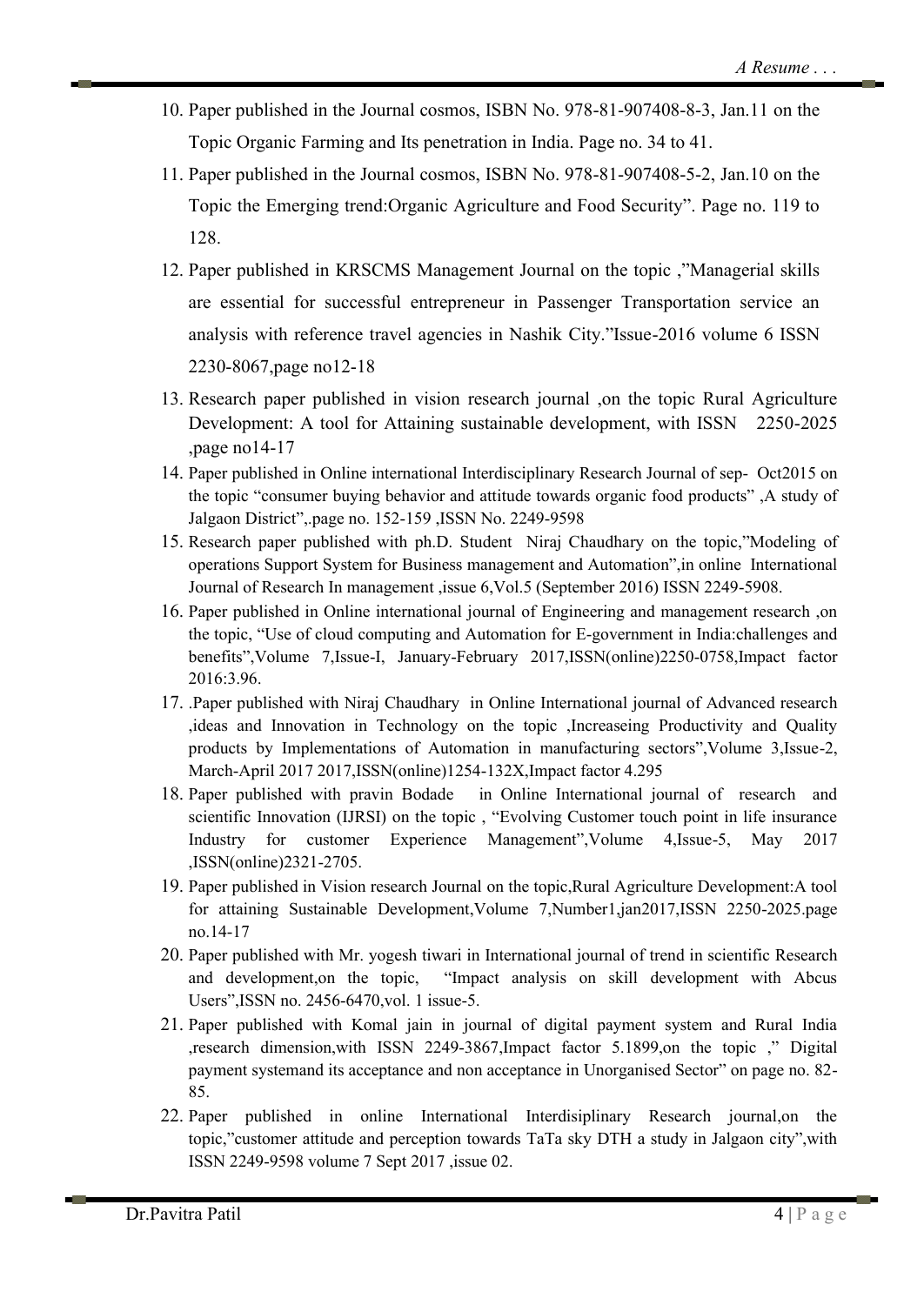- 23. Paper published with ph.d. student Mr. Swapnil kate in online International journal of research in management and social science on the topic, "An exploratory study on human resource accounting",page no. 31-36,volume 5,issue 4. Oct-Dec.2017,ISSN 2322- 0899.
- 24. Paper published with ph.d. student Yogesh Tiwari May 2017 ,on the topic,."Effective impact of whole brain development among the abacus learners of younger generation" inInternational Journal of Multidisciplinary Research and Development,Online ISSN: 2349-4182, Print ISSN: 2349-5979,Impact Factor: RJIF 5.72,Volume 4; Issue 12; December 2017; Page No. 61-65
- 25. Paper published with ph.d. student Mr. Kishor Hiran in Aarhat Multidisiplinary International Education Reseach Journal with ISSN no. 2278-5655 Ugc approved no 48178,with Impact factor 5.18, on the topic,"Factors affecting in success of start up for passengers transportation service in India"page no. 51-54 isue Feb-Mar.2018.
- 26. Paper published with ph.d. student Mr. Kishor Hiran in international Journal of research in management and social science with ISSN 2322-0899,vol.6 Jan-March 2018 ,on the topic Determinants of values for passengers transportation service in India: An Analysis with the help of travel agencies in nashik city.page no 66-69 UGC no.48996
- 27. Paper published with ph.d. student Mr.Niraj Chaudhary in peer Revieved Referred and UGC listed journal 47100 GENIUS ,vol.VI,Feb-July 2018 with ISSN no.2279-0489 ,on the topic ,"Impact of Automation management for Industrial Effectiveness",page no. 106-111
- 28. Paper presented with Kishor patil in journal of digital payment system and Rural India ,research dimension, with on the topic ,A study of use and awareness of E-banking services among college students of jammer city.", with ISSN no.2249-3867 page no.1-5
- 29. Paper published with chandrakant Deore in International Journal of research and Development on the topic:"Marketing Mix of educational service" with Issn 2279-0438 ,volu iv,issue 1 Jan.2016 ,page no. 46.
- 30. Paper published in International research Journal "Research Journey" of Recent trends in social sciences with ISSN NO 2348-7143 ,Feb 2019 on the topic,A study of consumer buying behavior of preference of life insurance product
- 31. **Paper presented with** Ph.D. student Mr kishor patil in International Journal of creative Research thoughts,on the topic,"Social Media and Education:with ISSN 2320-2882,March 18,page no 164-168.
- 32. Paper published in Journal of Information and computational science ,on the topic,"**A study on lean manufacturing technques implementation in industries with help of automation**"with ISSN no. 1548-7741,vol.9,issue 8 August 2019.
- 33. **Paper presented with** Ph.D. student Mr kishor patil in Journal of Information and computational science ,on the topic ,"E banking and college student in jammer city"with ISSN no.1548-7741,vol.9,issue 8 October 2019.
- 34. Paper presented with Ph.D. student Mr. Chandrakant Deore in the Research Journey' *International Multidisciplinary E- Research Journal with* ISSN 2348-7143,Nov. 2019.on the the topic , "**A study on Impact of Digital marketing of professional Educational Services on Education and students with special reference to chopada city",page no. 76-86.**
- 35. Paper presented with Ph.D. student Mr. Chandrakant Deore in the Research Journey' *International Multidisciplinary E- Research Journal with* ISSN 2348-7143,Jan. 2019.,on the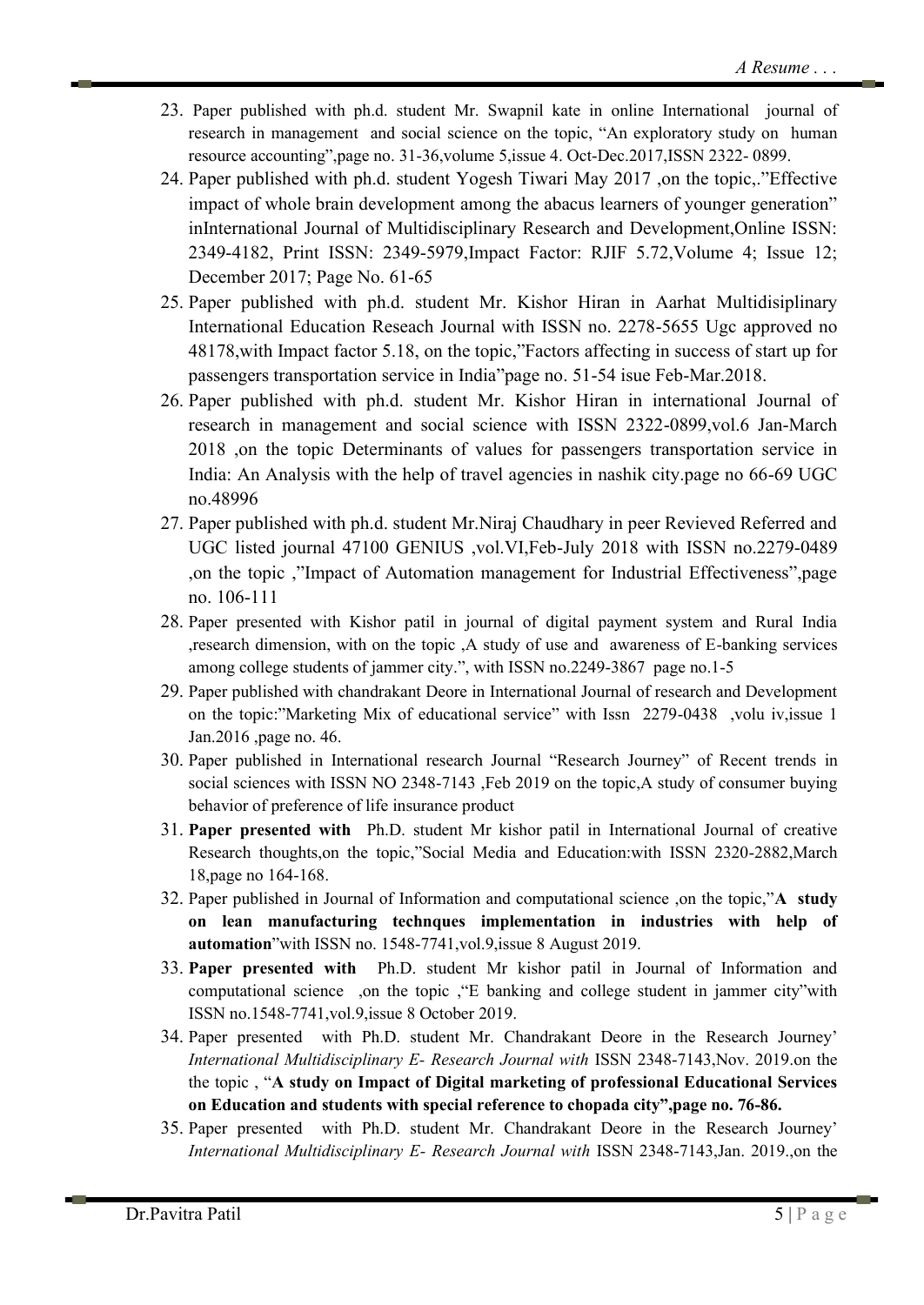topic , "**A study on Impact of Marketing of Educational services on Education and parents with special reference to chopada city",page no. 322-331.**

- 36. **Paper presented with Mr. Swapnil kate in** in the Research Journey' *International Multidisciplinary E- Research Journal with* ISSN 2348-7143,Jan. 2019.on the topic ,**A comparative Analysis of HRM accounting Models and their Implication**",page no116-123.
- 37. paper Published with Ph.D. student Mr. Chandrakant Deore in Research Journey Multidisiplinary International Journal on the topic," **A study of perception difference among stake holders toward the impact of marketing of Education services with special reference to chopada city" with ISSN 2348-7143.Impact factor 6.625.**
- **38. Paper published in Journal of Information and computational science ,vol.10.issue2 ,Feb.2020 ,on the topic,"Green marketing and its challenges for competitive advantages".with ISSN 1548-7741**
- **39.** Paper published with Mr. Chandrakant Deore in Journal of Information and computational science ,vol.10.issue2 ,Feb.2020 ,on the topic**,A study of the Importance attached by the students to the marketing mixcomponents of the educational services while selecting the college". with ISSN 1548-7741**
- **40.** Paper published in Journal of Information and computational science ,vol.10.issue2 ,Feb.2020 ,on the topic **,""A study of source of Information of students and parents about the Esducational services",with ISSN 1548-7741**
- **41.** . Paper published in Akshara Multidisciplinary Research Journal (peer revied)o the topic,"Impact of covid -19 situation on manufacturing Industry",April-june 2020 ,vol.02,issueI(b),ISSN 2582-5429,page no.177-180.
- **42.** Paper published in Infokara Journal on the topic,"Evolving Indian Insurance Industry:prospect and challenges"in Vol.9,Issue 9,sept.2020 ,with ISSN no.1021-9056.

# **Book Proceeding**

- 1. Book article published on the topic "Rural buying behavior:-Need for the confluence of traditional and Modern Marketing StrategiesC Volume II, ISBN 978-81- 907408-2-1(page no.193)
- 2. Paper published in the book Managing Economic Downturns, on the topic "Organization reforms to Manage Business In Economic Downturn".ISBN-81- 85543-12-7 ,page no 90-95.
- 3. Paper published in the proceeding of the book "Women Entrepreneurship And empowerment in 21<sup>st</sup> Century with ISBN 978-93-81546-33" on the topic "Promoting women entrepreneurship for the women empowerment "page no.191
- 4. Paper published in the proceeding of the book, Nurturing Service Industry for economic Development on the topic "Globalization and its Impact on service sector "with ISBN 978-93-5024-768-6 page no 226-232
- 5. Paper published in the conference proceeding of Contemporary issues in commerce Management & IT' at SOMS NMU on the topic "Private labels brands and market" page no.110,ISBN 978-81-925956-2-7.
- 6. Paper published in the conference proceeding of Make in INDIA,Rejuvenating Indian Economy for sustainable development held on  $10^{th}$  Feb. 2017.on the topic, "Impact of make in India efforts on management of business."with ISBN 978-93-86256-44-7 page no. 82-85.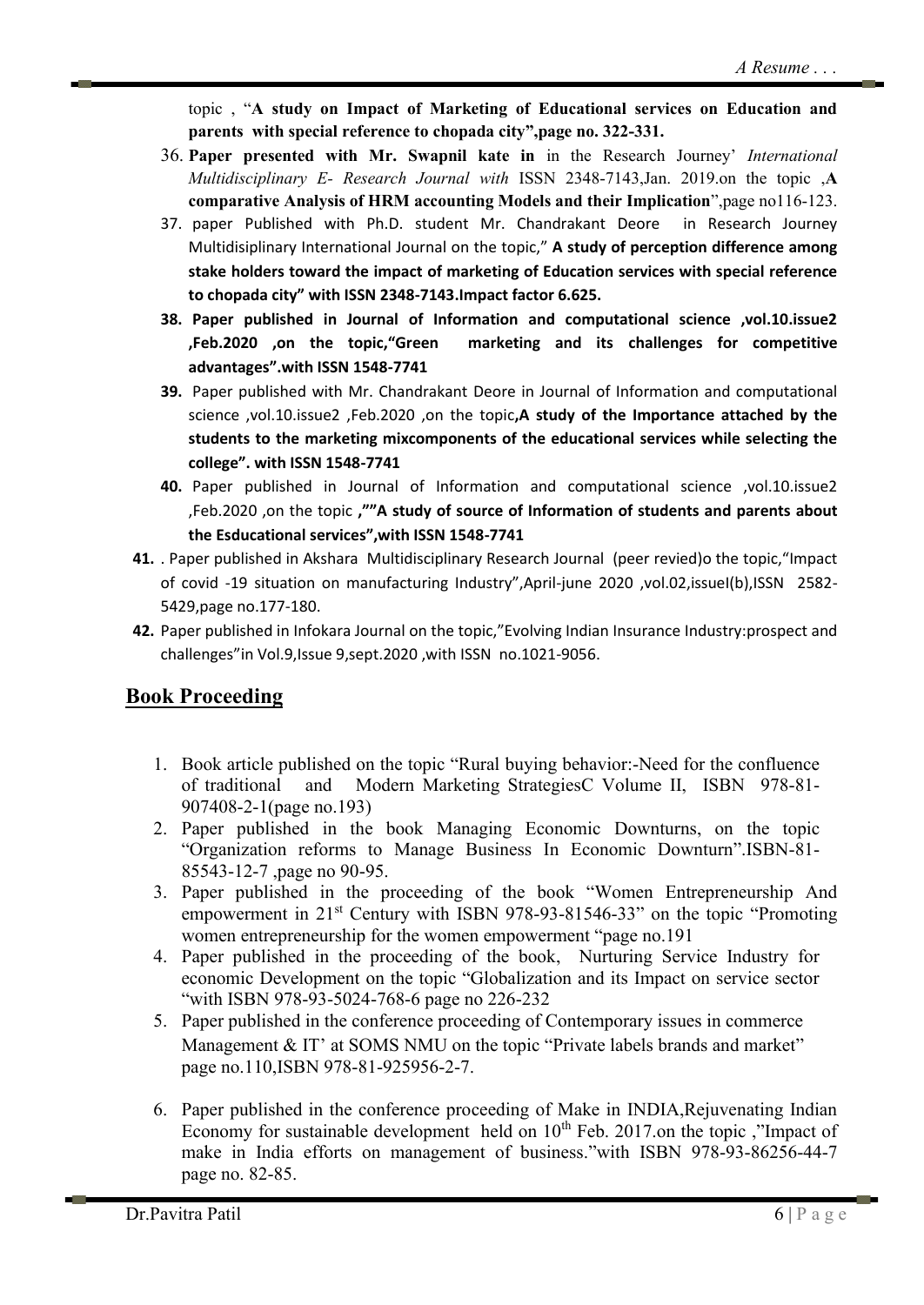#### **CONFERENCES:**

#### **International**

.

- 1. Paper presented in International Conference at T.A.Pai management Institute Manipal."on Service Management on the topic "CRM And Technology "held on  $15^{th}$ & 16 th Feb. 2008.
- 2. Paper presented in two days international conference on Global Meltdown-Opportunities and challenges on the topic" Brand Building and competitive strategy "organized by Pumba , during 20-21 March 2009
- 3. Paper presented in two days international conference on "Promotion Of Brand In Rural Market"atAsia Pacific conference held at S.I.E.S. college of management studies, Nerul on 29<sup>th</sup> and 30<sup>th</sup> December, 2010.
- 4. Paper presented in 5<sup>th</sup>SIMSR ASIA MARKETING CONFERENCE, SIMSR, Mumbai INDIA (2nd and 3rd JANUARY 2010) on the topic "An empirical Study of life insurance product Influencing on consumer Buying Behavior."
- 5. Paper presented in two days International conference on Global food security: reality, concern and Remedies on the topic "during  $28<sup>th</sup>$  and  $29<sup>th</sup>$  Jan.2010
- 6. Dimension in marketing management" in the Service management –the catalyst conference organized by KBSMR, KHANDALA on 20<sup>th</sup> February 2010.
- **7.** Paper presented in the International conference on Bridging the Urban-Rural Divide: through Rural transformationHeld  $30<sup>th</sup>$  and  $31<sup>st</sup>$  January 2015on the topic "Sustainable Development: A Way to Rural India Development"
- **8.** Paper Published with Kishor Hiran in the International conférence on 'contempory issues in commerce and management, on the topic, crurent trend in Road Transportation service : an analysis of passengers of bus transportation service in India on 10th Dece.2015.
- **9.** Mr. Pravin Bodade and Dr. Pavitra Patil presented the Case study titled Indian Insurance Imdustry at a crossroads-CRM to customer experience management in the International conference on cases and pedagogical Innovation 2017 ,held on 29th and 30th june 2017**.**
- **10.** Paper presented with Ph.D. student Mr. Chandrakant Deore in Ist International conference of Maharashtra state commerce association and Gujrath university commerce management teacher ,at Seth G.B.Moraraka arts,commerce college Shegaon ,on 29-30 Nov.2019,on the topic , "**A study on Impact of Digital marketing of professional**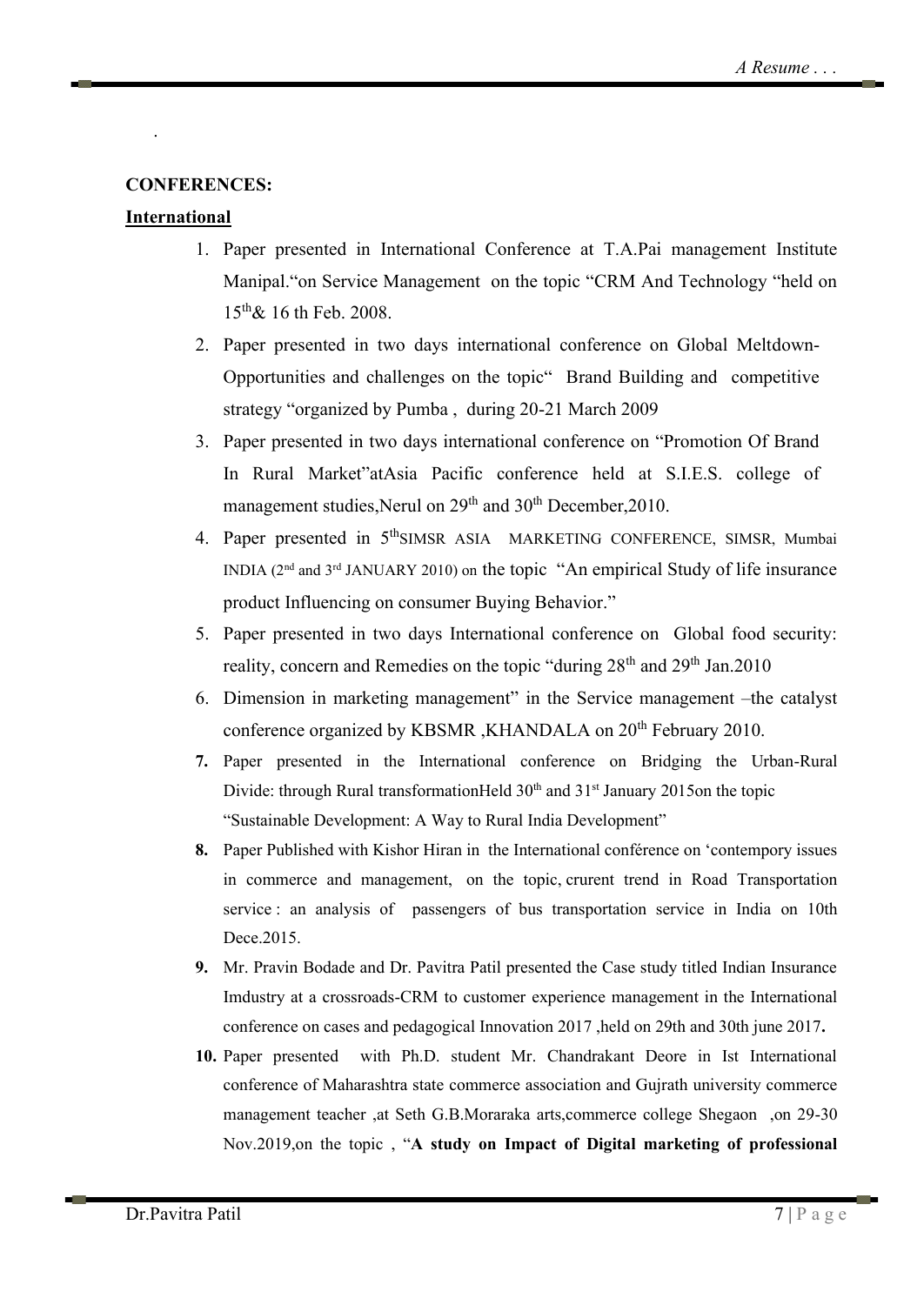**Educational Services on Education and students with special reference to chopada city".**

**11.** Paper presented with Ph.D. student Mr. Chandrakant Deore in Ist International conference of Maharashtra state commerce association and Gujrath university commerce management teacher ,at Seth G.B.Moraraka arts,commerce college Shegaon ,on 29-30 Nov.2019 ,on the topic , "**A study on Impact of Digital marketing of professional Educational Services on Education and students with special reference to chopada city**

#### **National**

- 1. Attended Two Days National Conference "Going global: Changing prospects of Indian corporation" Organized by Department Of Management Studies, NMU, Jalgaon. On Jan.  $10^{th}$  and  $11^{th}$  2008.
- 2. Paper presented in One Day National Seminar "Smart Organization: A Global Prospective" Organized By I.M.R., Jalgaon on 30<sup>th</sup> jan.2008.
- 3. Paper presented in AlCTE sponsored Two Days National Conference "Sustainable rural development- a strategic roadmap for Economic Excellence" Organized by Department Of Management Studies, NMU, Jalgaon.on 25<sup>th</sup> and 26<sup>th</sup> 2008.
- 4. Paper presented in the national seminar on "corporate social Responsibilities: A tool for human Resource Development "held on 6<sup>th</sup> Jan.2010
- 5. Attended the ALFUCTO  $27<sup>th</sup>$  academic conference 2010 on Restructuring and Privatization of Higher Education in India: Inclusiveness And Access on 19th-20<sup>th</sup> Nov. 2010.
- 6. Attended and presented paper in the National conference organized by P.O. Nahata Commerce And Management college,Bhusawal on "Managerial Skills And Ethics In Global Era" as on  $17<sup>th</sup>$  Sept. 2011.
- 7. Attended and presented paper in the National conference organized by Godawari Institute of Management And Research, Jalgaon on  $8<sup>th</sup>$  March 2011.,on the topic "Facts and concepts about Innovative brands, A study.
- 8. Attended and presented paper in the National conference organized by KCE's college of Engineering and I.T. ,Jalgon , on the Gramin: Envisioning the growth of real India held on 28<sup>th</sup> January 2012.
- 9. Paper presented in the national conference "Service Sector Spiral:Upward Or Downward"held on 2nd Jan 2013.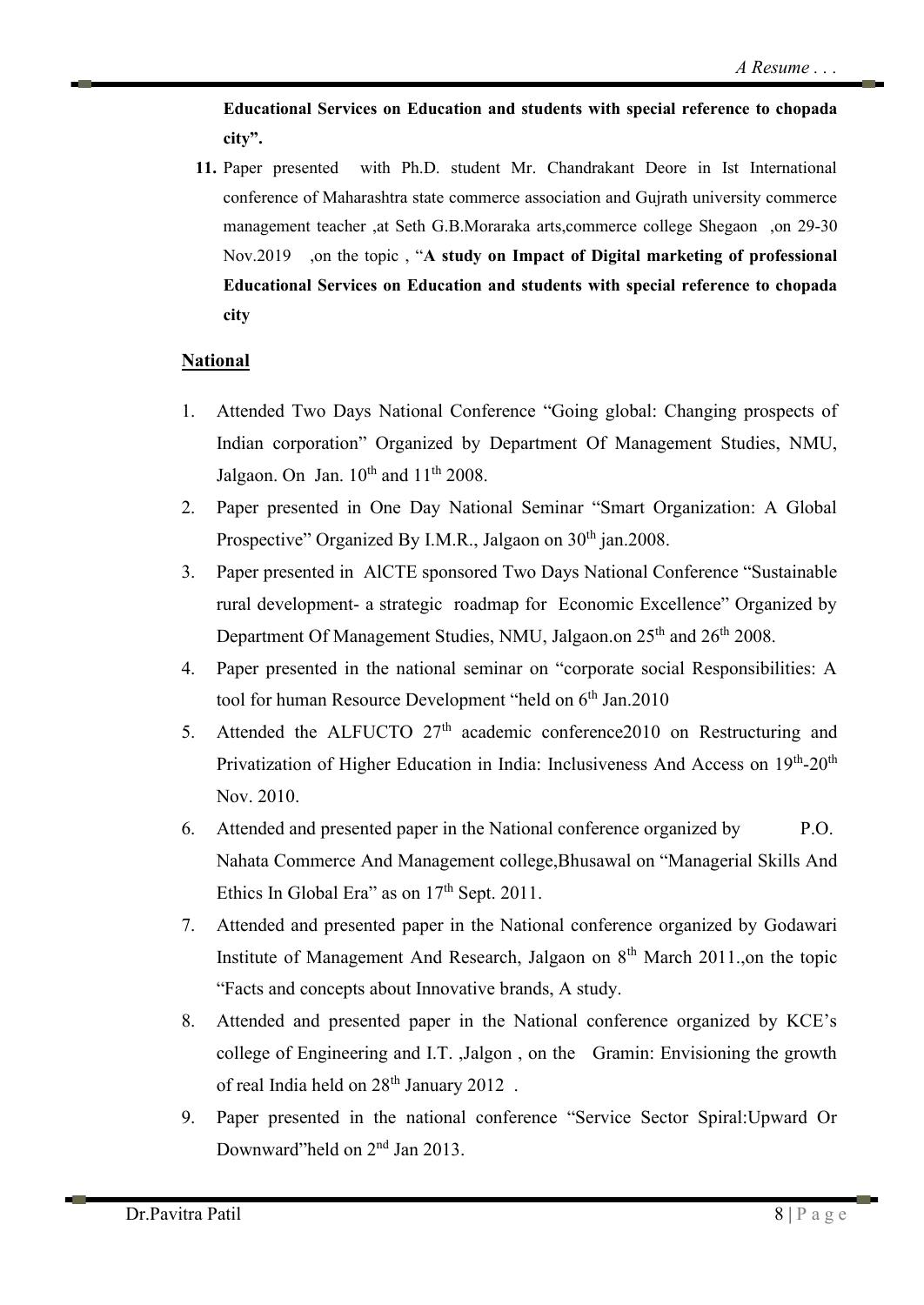- 10. Presented paper in National conference on silk trade Route and dissemination of Buddhist on  $19<sup>th</sup>$  March 2013 organized by Bhudist study & Research Center, school of thoughts on the topic "Essence and Comparative Approaches of Buddhism a pathway to Peace".
- 11. Paper presented in the National conference organized by school of management studies North Maharashtra university on Emerging Issues in Legal, Aspects of Business on 2<sup>nd</sup> Jan .2015 in soms NMU,Jalgaon on the topic ICT MARKET and REGULATORY TRENDS
- 12. Paper presented in the national conference on Technomantra: The Tantrajnana for business Organized by KCE's COEIT,Jalgaon on the topic A Global Perspective with Customer Relationship Management on  $7<sup>th</sup>$  Feb. 2015.
- 13. Paper presented with Mr. Chandrakant Deore in national conference on "Emerging trends in Business and commerce : A sustainable Mechanism for vision 2020" on the topic: Marketing mix of Educational services" organized by S.P.D.M Arts,S.B.B. &S.H.D. commerce& S.M.A. science college,Shirpur,held on 5th and 6th January .
- 14. Paper presented with Mr. Kishor hiran in national conference on "Emerging trends in Business and commerce : A sustainable Mechanism for vision 2020" on the topic: Marketing mix plays an Important role in passengers Transportation Service an analysis with reference to travel agency" organized by S.P.D.M Arts,S.B.B. &S.H.D. commerce& S.M.A. science college, Shirpur, held on  $5<sup>th</sup>$  and  $6<sup>th</sup>$  January 2016.
- 15. Research paper published with Mr. chandrakant Deore in National conference on Leading Edge-Issues in commerce, Management and Social science ,on the topic "Higher Education In India" at  $5<sup>th</sup>$  and  $6<sup>th</sup>$  Jan.2017.
- 16. Research paper published in vision research journal ,on the topic Rural Agriculture Development: A tool for Attaining sustainable development, with ISSN 2250-2025 ,page no14-17.
- 17. Research paper published with Ph.D. Student Niraj Chaudhary on the topic, "Modeling of operations Support System for Business management and Automation", in online International Journal of Research In management ,issue 6,Vol.5 (September 2016) ISSN 2249-5908.
- 18. Paper presented in the national conference, E commerce,Innovation and business Excellence ,on the topic, "CRM and supply chain management "organized by G.H. raisoni Institute of Business management, Jalgaon ,held on 3rd Feb. 2017.
- 19. Paper presented in the national conference, Make in INDIA,Rejuvenating Indian Economy for sustainable development held on  $10<sup>th</sup>$  Feb. 2017.on the topic, "Impact of make in India efforts on management of business."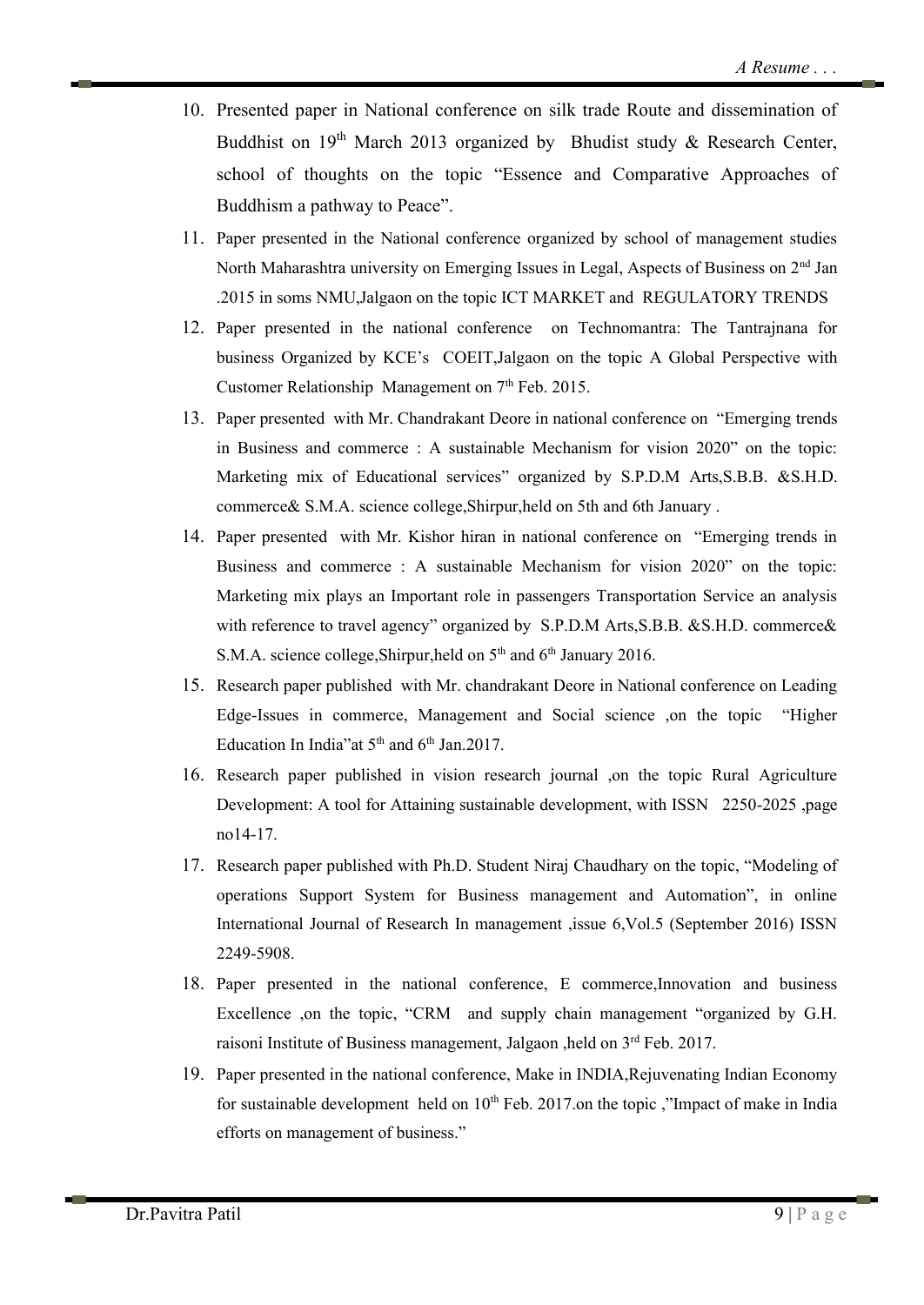- 20. Paper presented with Mr. Niraj Chaudhary in the National conference, "Energy and waste management and waste to energy conversion"organized by KYDSC Trust's Institute of Management and Science ,Sakegaon-Bhusawal held on 19-20 january 2017 ,on the topic, "Renewable energy sources for solution of energy crisis".
- 21. Paper presented with Komal jain in journal of digital payment system and Rural India ,research dimension,with on the topic ," digital payment systemand its acceptance and non acceptance in Unorganised Sector",organized by the Shendurni Secondary Education cooperative society on 7<sup>th</sup> Oct.2017.
- 22. Paper presented in two days National level conference on Recent trends in management computer science and application organized by IMR,Jalgaon on the topic ,"brand building in service sector: A dimentional study".held on  $9<sup>th</sup>$  -10<sup>th</sup> Feb 2018
- 23. Paper presnted in two days National level conference on managing Sustainability through organic Agriculture and oganic business organised by KYDSC trust's Institute of Management science,sakegaon-bhusawal held on 18-19 january 2018.
- 24. Paper prented in two days National level conference on Role of start ups in Evolution and Development of indian industry ,organized by Ashoka Business School ,Nashik on the topic, Factors affecting in success of start up for passengers transportation service in India, held on  $23^{\text{rd}}$  and  $24^{\text{th}}$  feb  $2018$ .
- 25. Paper Published in 31<sup>st</sup> National conference of Maharashtra state commerce Association organized by School of commerce and Management Science,pratap college Amalner on the topic "**A study of perception difference among stake holders toward the impact of**  marketing of Education services with special reference to chopada city<sup>"</sup>on 18<sup>th</sup> and 19<sup>th</sup> jan.2020
- 26. Paper presented in National conference on Evolving Trends in Accounting ,Auditing,taxation,Management and social **science ,on 29th Feb 2020,on the topic ,"Green marketing and its challenges for competitive advantages**
- 27. .Presented paper in online one day National conference on Emerging Issue In commerce, Management and Accountancy in the times of Covid -19,organized by Department of commerce and management and Research Centre ,Bhusawal Arts,science&P.O.nahata commerce college, Bhusawal, on  $8<sup>th</sup>$  June 2020.on the topic," Impact of covid -19 situation on manufacturing Industry"

### **Workshop/Training**

1. Attended Two days workshop on "Fit for Future" Conducted by Dnyanapeeth Academy, Pune (13th - 14th Feb 2007)